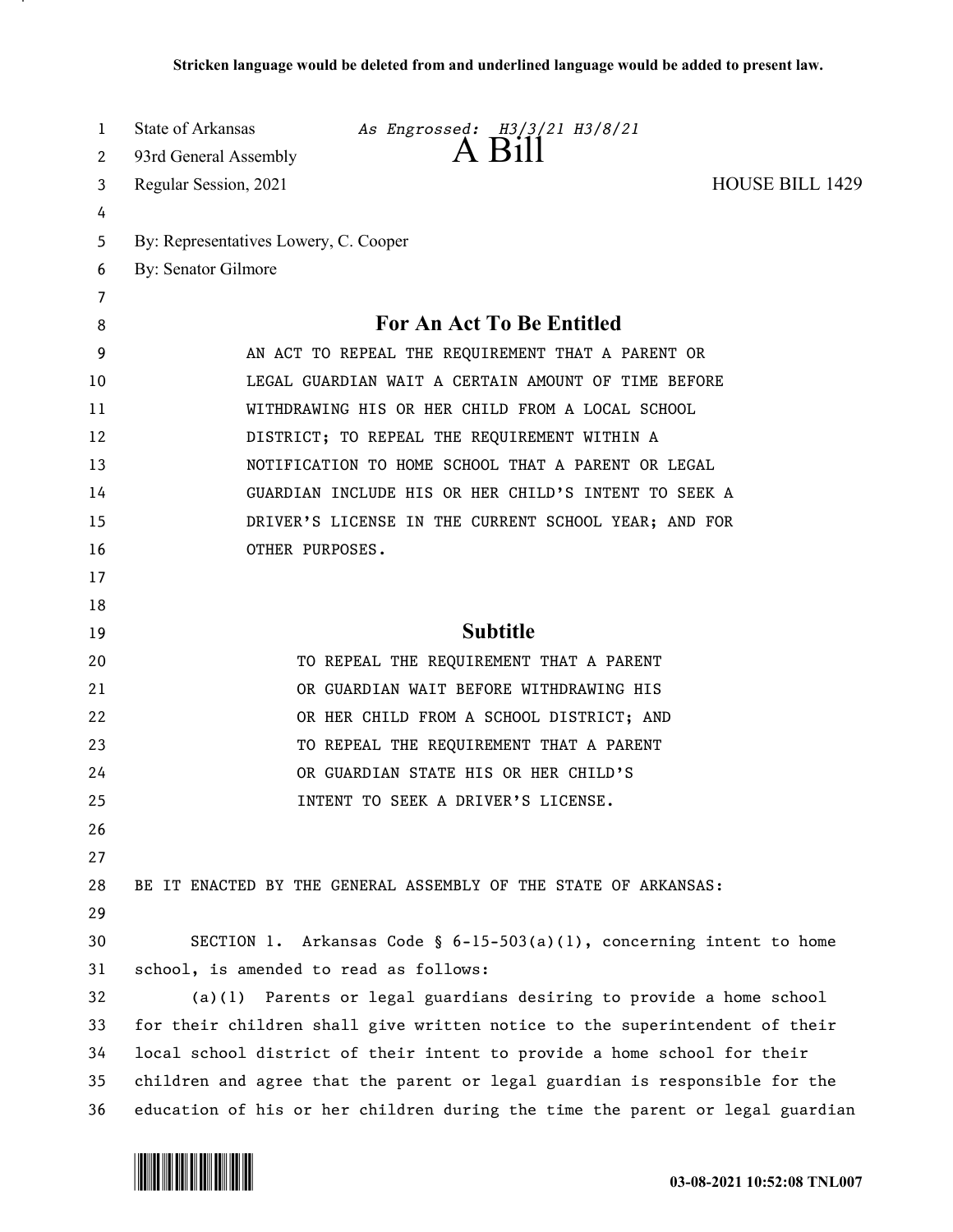provides a home school for the children: (A) At the beginning of each school year but no later than August 15; or 4 (B)(i) Subject to the provisions of subsection (d) of this *section, fourteen (14) five (5) calendar school days before withdrawing the children student* from the local school district and at the beginning of each school year thereafter. **8 Example 2** (ii) The superintendent or the local school district 9 board of directors may waive the fourteen-day waiting period. SECTION 2. Arkansas Code § 6-15-503(a)(3)(F), concerning the requirement that a parent or legal guardian include in a home school notification his or her child's intent to seek a driver's license in the current school year, is repealed. (F)(i) A statement of plans to seek a driver's license 16 during the current school year. 17 17 17 (ii) If a parent or legal guardian includes the 18 information under subdivision  $(a)(3)(F)(i)$  of this section, the notice shall *include a notarized signature of the parent or legal guardian; and SECTION 3. Arkansas Code § 6-15-503, concerning prerequisites to home schooling, is amended to add an additional subsection to read as follows: (f)(1) A student who is enrolled in a public school and who has been temporarily issued items, resources, supplies, materials, or other property belonging to the public school at which he or she is enrolled is eligible for enrollment in a home school after: (A) The items, resources, supplies, materials, or other property belonging to the public school district at which the student is enrolled have been returned to the public school; (B) The items, resources, supplies, materials, or other property belonging to the public school district at which the student is enrolled have been paid for; or (C) The semester has ended. (2) However, the public school district superintendent or the local school district board of directors may waive the required five-school-day waiting period required under subdivision (a)(1)(B) of this section if* 

03-08-2021 10:52:08 TNL007